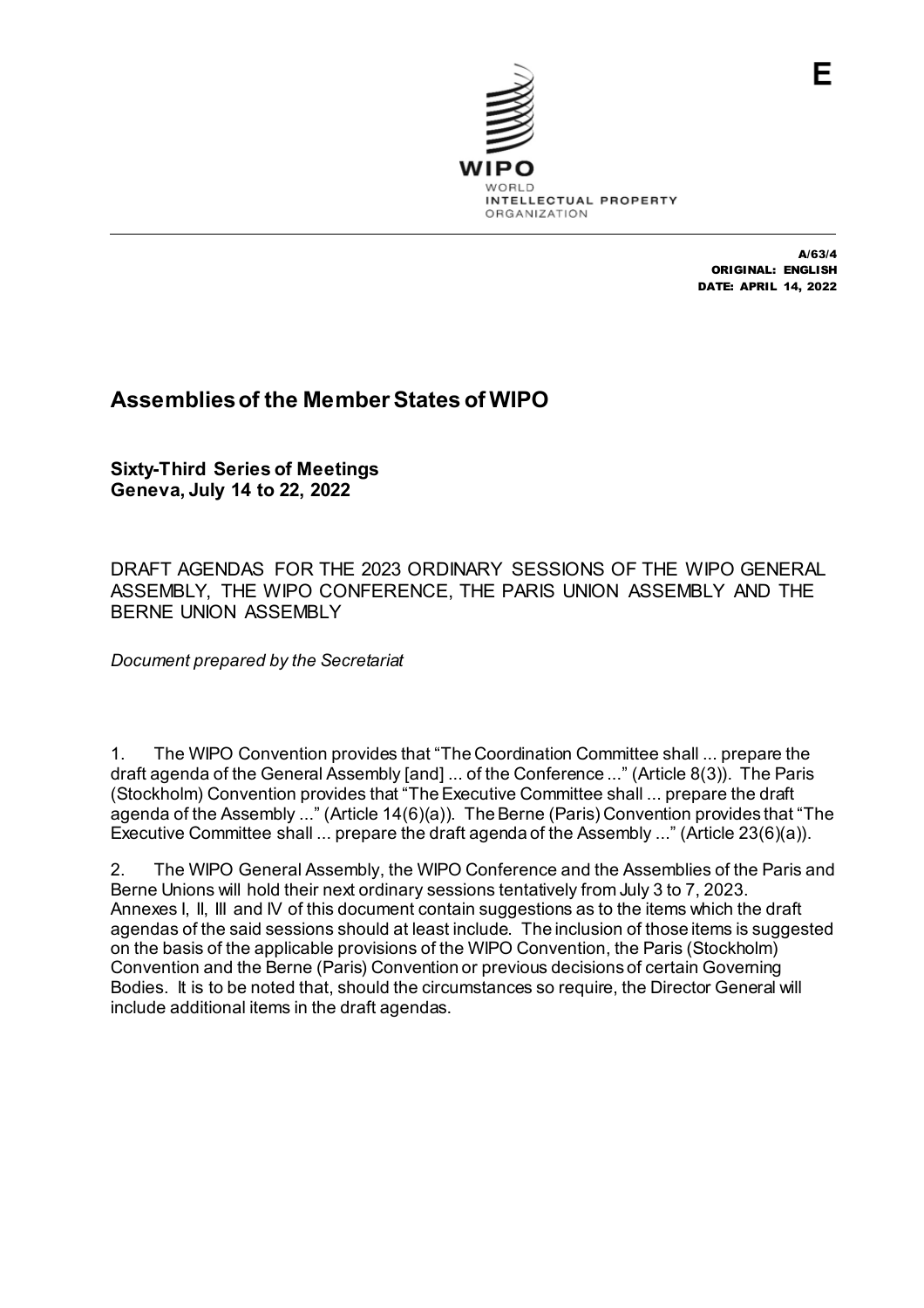3. The items to be included in the draft agendas of the Assemblies of the Member States of WIPO and other Bodies that will meet in ordinary session in the framework of the 2023 Assemblies will, as is customary, be included in, and be presented as, a single consolidated draft agenda.

> 4. *The WIPO Coordination Committee is invited to adopt Annexes I and II; the Paris Union Executive Committee is invited to adopt Annex III; the Berne Union Executive Committee is invited to adopt Annex IV*.

[Annexes follow]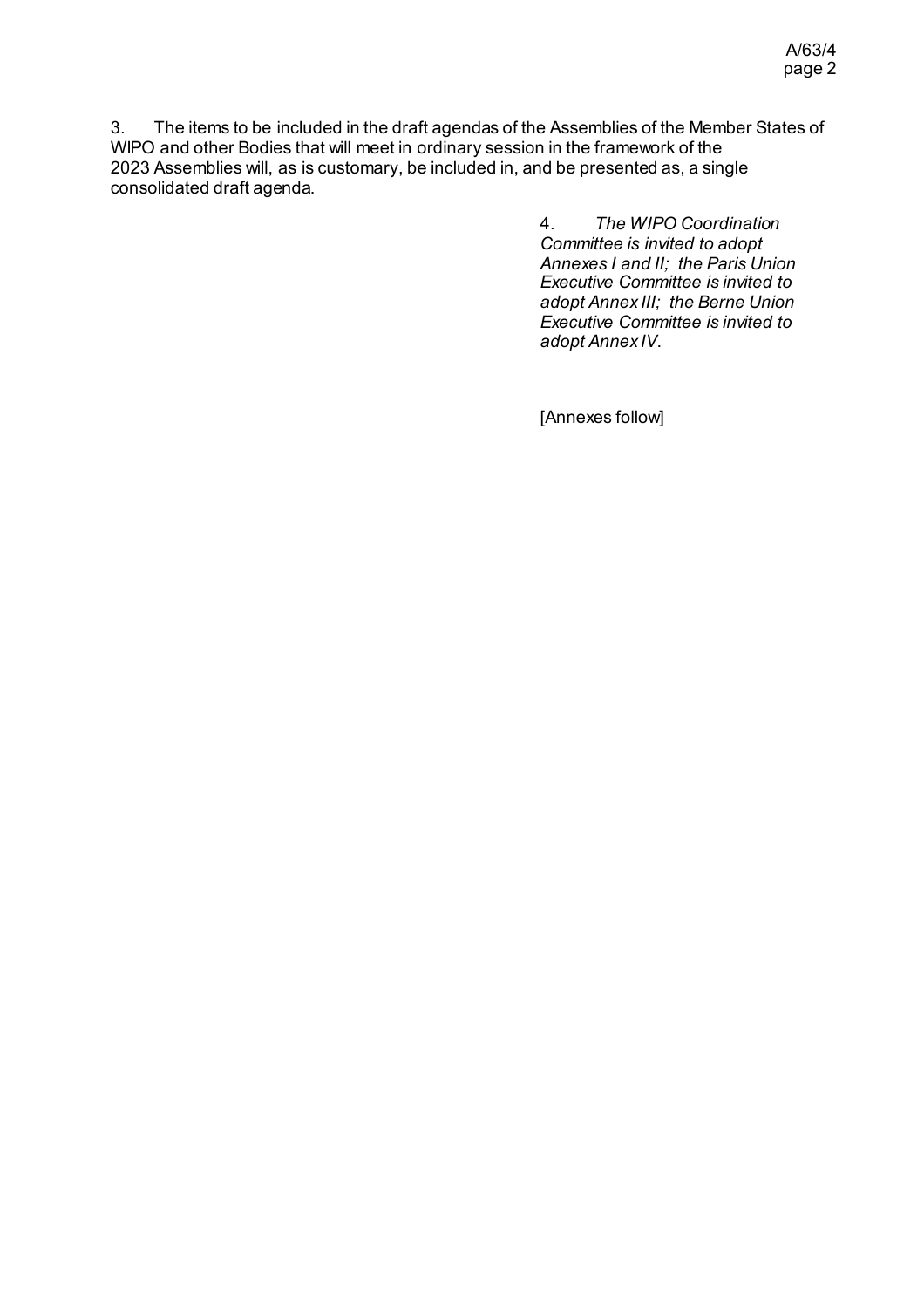Items to be included in the draft agenda<sup>[1](#page-2-0)</sup> of the 2023 ordinary session of the

*WIPO General Assembly*

Election of Officers

Admission of Observers

Program, Budget and Oversight Matters

Reports from WIPO Committees

[Annex II follows]

<span id="page-2-0"></span> <sup>1</sup> To be presented in a single consolidated draft agenda for all WIPO bodies meeting in the framew ork of the 2023 Assemblies (see paragraph 3 of the present document).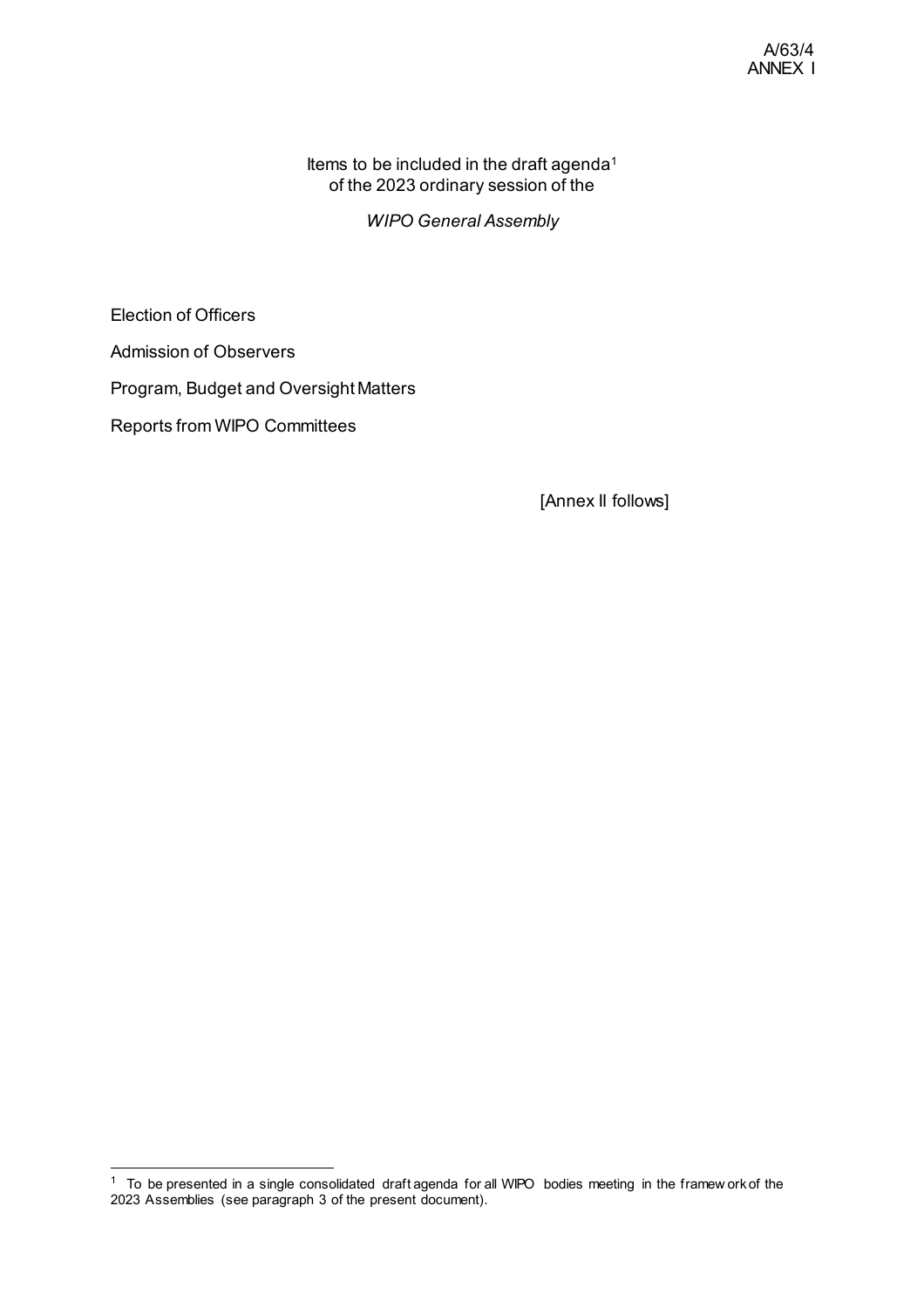Items to be included in the draft agenda $^2$  $^2$ of the 2023 ordinary session of the

*WIPO Conference*

Election of Officers

Admission of Observers

Program, Budget and Oversight Matters

[Annex III follows]

<span id="page-3-0"></span> <sup>2</sup> To be presented in a single consolidated draft agenda for all WIPO bodies meeting in the framew ork of the 2023 Assemblies (see paragraph 3 of the present document).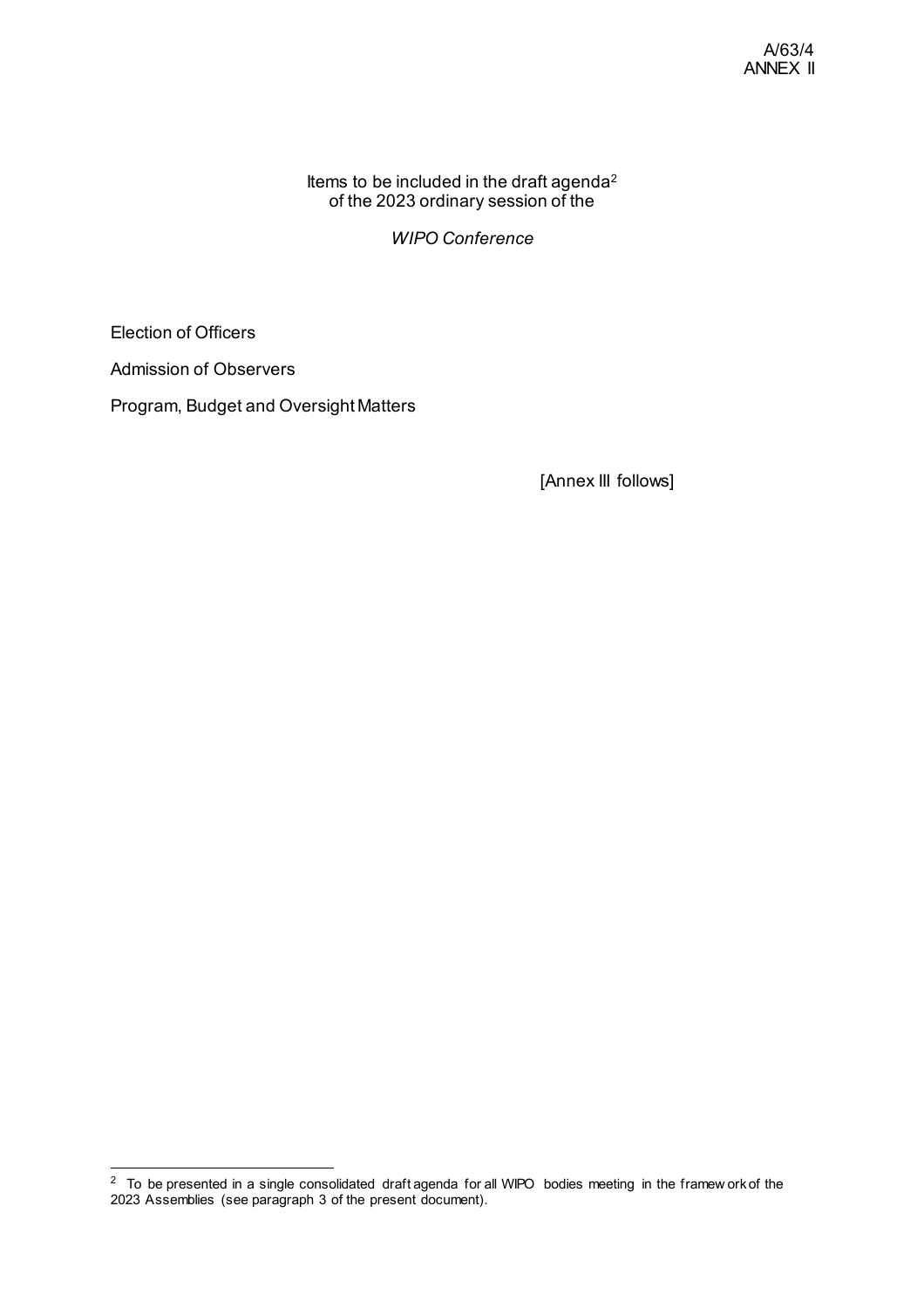Items to be included in the draft agenda<sup>[3](#page-4-0)</sup> of the 2023 ordinary session of the

*Assembly of the Paris Union*

Election of Officers

Admission of Observers

Program, Budget and Oversight Matters

[Annex IV follows]

<span id="page-4-0"></span> <sup>3</sup> To be presented in a single consolidated draft agenda for all WIPO bodies meeting in the framew ork of the 2023 Assemblies (see paragraph 3 of the present document).